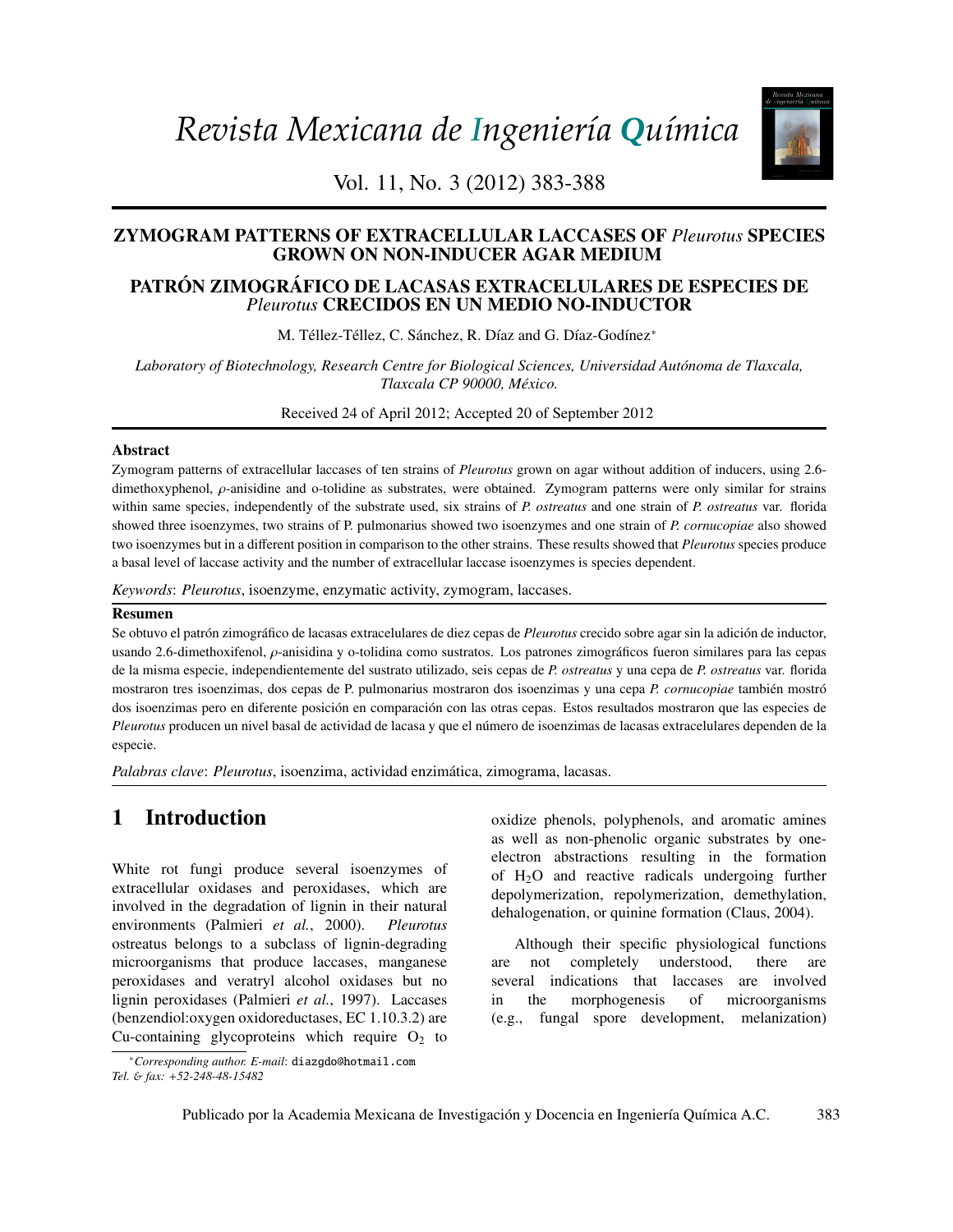and in the formation and/or degradation of complex organic substances such as lignin or humic matter. Due the catalytic action of laccases, these enzymes can be used for various biotechnological and environmental applications such as textile dye decolouration, delignification, pulp bleaching, effluent detoxification, biosensing, and bioremediation (Thurston, 1994; Hublik and Schinner, 2000; Mayer and Staples, 2002). Solís-Oba *et al.* (2007), produced an active, stable and oxidized form of the chemical mediator ABTS (2,2' azino-bis-(3- ethylbenzothiazoline-6-sulphonic acid)) and observed that oxidation of some compounds by a mixture of ABTS and laccase can be done in a cyclic manner, such a way the oxidation rate was 94 times higher for indigo, 17 times for brilliant blue G, 34 times for orange 7 and 5 times higher for p-cresol compared with using the mediator or the laccase alone.

As well as other enzymes, including tannases, pectinases, chitinases, etc., the laccase expression is affected by culture and environmental conditions, mainly the type and concentration of carbon sources (Belmares-Cerda et al., 2003; Díaz-Godínez et al., 2001; Sastoque-Cala *et al.*, 2007). On the other hand, it has been reported that laccases are secreted in multiple isoforms (Mansur *et al.*, 1998; Téllez-Téllez et al., 2005; Téllez-Téllez et al., 2008). Additionally, the expression of different patterns of laccase isoenzymes coded by gene families is differentially regulated, depending on the growth conditions (Bollag and Leonowicz, 1984; Rogalski and Leonowicz, 1992) and physiological states (Rogalski *et al.*, 1993; Mansur *et al.*, 1998).

There are several reports about the effect of inducer or the cultural composition and environmental conditions on the laccase production. In recent years, there has been a renewed interest in solid-state fermentation processes due to its high productivity of bioactive compounds in comparison to submerged fermentation (Ruíz-Leza et al., 2007). Téllez-Téllez *et al.* (2008), reported an atypical behavior of *Pleurotus* ostreatus, they observed that the isoenzymes laccase number and the laccases activity were higher in submerged than in solid-state fermentation. On the other hand, there are few reports about the laccases production without inducer addition. In this research, the extracellular laccase activity on three substrates and the isoenzymes number, of ten strains of *Pleurotus* sp. grown on agar medium without addition of any inducer were evaluated.

# 2 Methodology

### *2.1 Strain, media, and growth conditions*

Ten strains of *Pleurotus* were studied; *P. ostreatus* 32783 (Po-83), *P. ostreatus* 38537 (Po-37), *P. ostreatus* 58052 (Po-52), *P. ostreatus* 201218 (Po-7) and *P. ostreatus* 201216 (Po-3) from the ATCC collection, *P. ostreatus* 3526 (Po-26) from the NRRL, *P. pulmonarius* Pp-134 and *P. pulmonarius* Pp-127 from the Chinese University of Hong Kong Collection, *P. ostreatus* var. florida (Pfl) and *P. cornucopiae* (Pcc) from the Mushroom Experimental Station, Horst, The Netherland.

Inoculum was taken from the periphery of colonies growing on potato dextrose agar at  $28^{\circ}$ C for 7 days, by using a sterile cork borer (4 mm diam.). The mycelial plug was placed (mycelium facing-down) on the center of the culture medium. In all experiments, well-developed colonies grown on Petri dishes were used. The composition of culture medium was (in g/L): starch, 10.5;  $(NH_4)_2SO_4$ , 1.0;  $KH_2PO_4$ , 0.5;  $MgSO_4 \cdot 7H_2O$ , 0.5;  $Ca(H_2PO_4)_2 \cdot H_2O$ , 0.3;  $FeSO_4 \cdot$ 7H<sub>2</sub>O, 0.02; ZnSO<sub>4</sub> · 7 H<sub>2</sub>O, 0.02; MnSO<sub>4</sub> · H<sub>2</sub>O, 0.02 (Sánchez and Viniegra-González, 1996). All the strains were grown at  $25^{\circ}$ C, except the strains of *P*. *pulmonarius*, which were grown at 28<sup>o</sup>C.

#### *2.2 Extracellular extract*

The extracellular enzymatic extract (EE) was obtained from the agar with deionized water after removing the mycelium from the surface of each colony for every strain. All the EE were centrifuged at 20 000 X g for 10 min at  $2^{\circ}$ C.

#### *2.3 Laccase activity assay*

In EE, laccases activity was assayed using 2,6 dimethoxyphenol (DMP),  $\rho$ -anisidine and o-tolidine. For DMP the assay mixture contained 950  $\mu$ l of substrate (2 mM of DMP in 0.1M phosphate buffer, pH 6.0) and 50  $\mu$ l of EE, which were incubated at 39°C for 15 min. Oxidation of DMP was followed by absorbance increase at 468 nm. For those assays with  $\rho$ -anisidine, reaction mixture contained 950  $\mu$ l of substrate (10 mM of  $\rho$ -anisidine in 0.1M phosphate buffer, pH 6.0) and 50  $\mu$ l of EE, which were incubated at 39 $\degree$ C for 15 min. Oxidation of  $\rho$ -anisidine was followed by absorbance increase at 460 nm. With otolidine as a substrate, the assay mixture contained 950  $\mu$ l of substrate (2 mM of o-tolidine in 0.1M acetate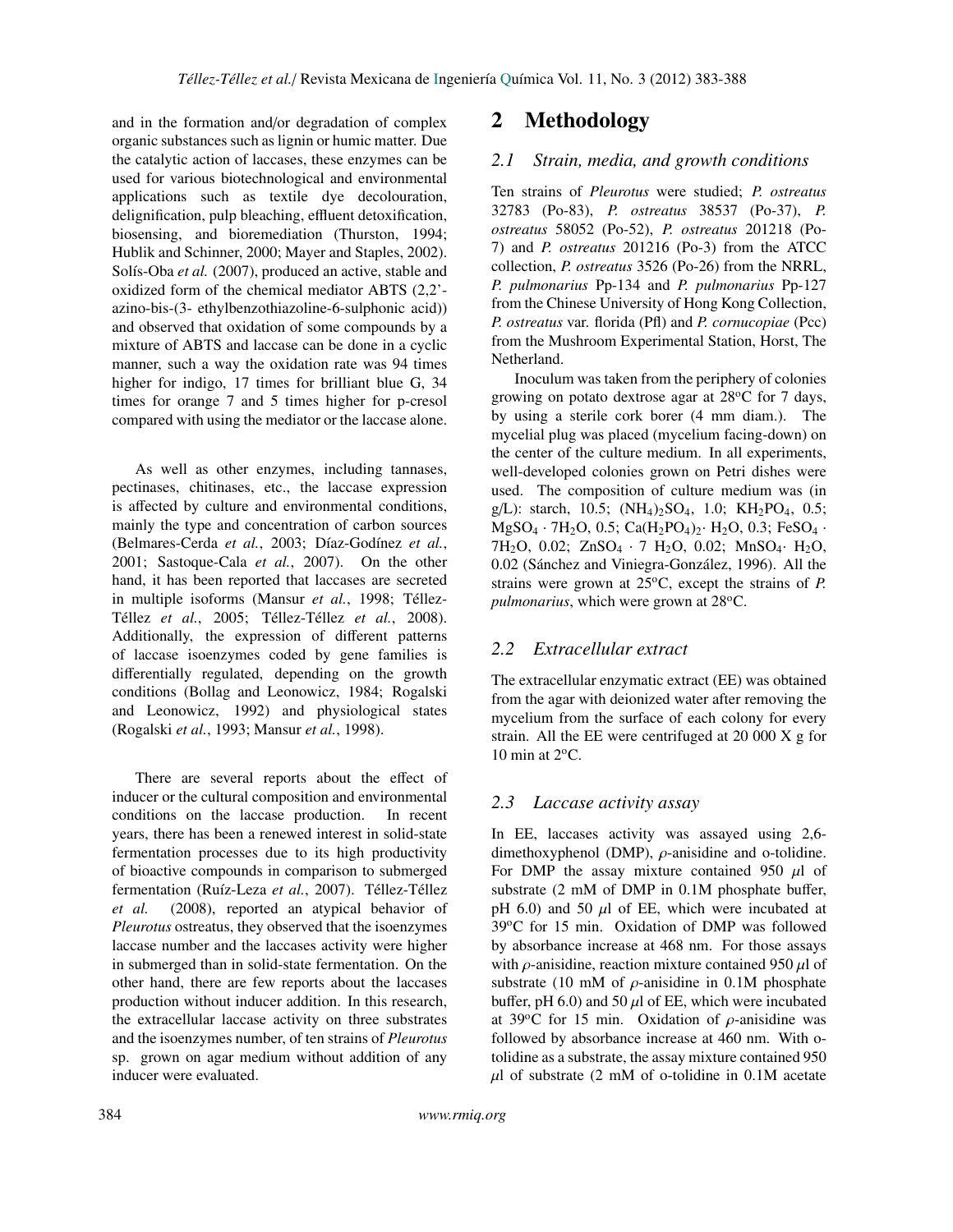buffer, pH 3.7) and 50  $\mu$ l of EE, which were incubated at 30oC for 15 min. Oxidation of o-tolidine was followed by absorbance increase at 627 nm.

One enzymatic unit (U) of laccases activity was defined as the amount of enzyme, which gave an increase of 1.0 unit of absorbance per min in the reaction mixture. The laccases activity was expressed in U per g of dry biomass  $(U/g X)$ .

#### *2.4 Laccase zymograms*

The extracellular laccases activity was also detected through zymograms (Téllez-Téllez et al., 2005; Téllez-Téllez et al., 2008). The running gel contained 100 g acrylamide/L and 27 g bis-acrylamide/L. The stacking gel contained 40 g acrylamide/L and 27 g bis-acrylamide/L. Each EE (30  $\mu$ L aprox.) was mixed with sample buffer without a reducing agent the disulfide bonds. Without heating, the samples were placed in gels (thickness 0.75 mm) of Mini-Protean III electrophoresis system (BioRad) and then 150 V was applied for 1-1.25 h. After the electrophoresis, gels were washed with deionized water on an orbital shaker (20-30 rpm) for 1 h, water was changed every 15 min to remove SDS. Finally, the gels were incubated at room temperature in substrate solutions (either 2 mM of DMP, 10 mM of  $\rho$ -anisidine or 2 mM of otolidine). Laccase activity bands appeared on the gel by the oxidation of the substrate after approx. 1 h.

# 3 Results and discussion

The extracellular laccase activity of ten strains of *Pleurotus*, were evaluated on different substrates (Table 1). In general, the strains Po-7, Po-26 and Pcc showed the highest laccase activity in the three substrates. Pfl, Po-3 and Po-52 showed the lowest laccase activity in all the substrates. The highest laccase activity was observed with DMP followed by o-tolidine and  $\rho$ -anisidine for all the strains. The laccase activity was result of the action of the all isoenzymes present in each EE, and the same isoenzymes oxidized the three substrates used.

The Fig. 1 shows the zymogram patterns of extracellular laccase activity using DMP, o-tolidine and  $\rho$ -anisidine as substrates. The patterns of each strain were independent of the substrate used and were similar between species. The strains of *P. ostreatus* showed three isoenzymes. Li and Eger (1979) isolated a strain of *Pleurotus* from Florida U.S.A., that was called P. florida and later classified as *P. ostreatus* "var. florida". The two strains of *P. pulmonarius* and the strain of Pcc showed two isoenzymes to different position on the gel.

It has been reported that the laccases expression exhibit differential regulation, then, laccases activity and number of isoenzymes are influenced by environmental conditions such as pH, temperature, inductors, and culture medium conditions (Giardina *et al.*, 1999; Tellez-Tellez *et al.*, 2008). Tellez-Tellez *et al.* (2005) reported a basal intracellular laccases activity in *Pleurotus* species, with at least two isoenzymes for *P. ostreatus* and *P. pulmonarius* and one isoenzyme for *P. cornucopiae*. Téllez-Téllez et *al.* (2008) reported that Po-83 produced three and four extracellular isoenzymes using Cu as inducer in solid-state fermentation (SSF) and in submerged fermentation (SMF) conditions, respectively. In this study, the basal extracellular laccase activity was higher than that previously reported for the intracellular laccase activity of the same strains grown under the same fermentation conditions (Tellez-Tellez *et al.*, 2005). On the other hand, the enzymatic activity using DMP as substrate was around twice and eight times lower than those observed in other study by the same strain in SSF and SMF, respectively (Téllez-Téllez et al., 2008). It was also found that the presence of Cu.

Table 1. Extracellular laccase activity of strains of *Pleurotus* using different substrates.

| Strain  | Activity $(U/g X)$                 |                   |                         |
|---------|------------------------------------|-------------------|-------------------------|
|         | <b>DMP</b>                         | $\rho$ -anisidine | o-tolidine              |
| $Po-83$ | $1562^b$ (37)                      | $167^c$ (7)       | $1206^c$ (28)           |
| $Po-37$ | $552^e$ (12)                       | $64^e(6)$         | 429 <sup>e,f</sup> (17) |
| $Po-52$ | 394 $s(10)$                        | $18g$ (1)         | $177g$ (8)              |
| $Po-7$  | $1998^a$ (36)                      | $176^c$ (10)      | $1599^a(36)$            |
| $Po-3$  | $245^h(8)$                         | $39^{f}(4)$       | $141g$ (4,2)            |
| $Po-26$ | $1936^a$ (11)                      | $192^{b} (9)$     | $1316^{b}$ (23)         |
| Pfl     | 449 <sup><math>f</math></sup> (13) | $75^e(6)$         | 458 $^{e}$ (17)         |
| Pcc     | $1448^b$ (50)                      | $251^a$ (13)      | $1101^c$ (56)           |
| Pp-134  | $640^d$ (17)                       | $133^d$ (1)       | $384^{f}$ (14)          |
| Pp-127  | $700^c$ (17)                       | $172^{c} (7)$     | $387^{f}$ (20)          |

Means with the same letter within a column are not significantly different. Data were evaluated by ANOVA and Tukey test.  $(p < 0.01)$ . Numbers in parenthesis correspond to SD of three separate experiments.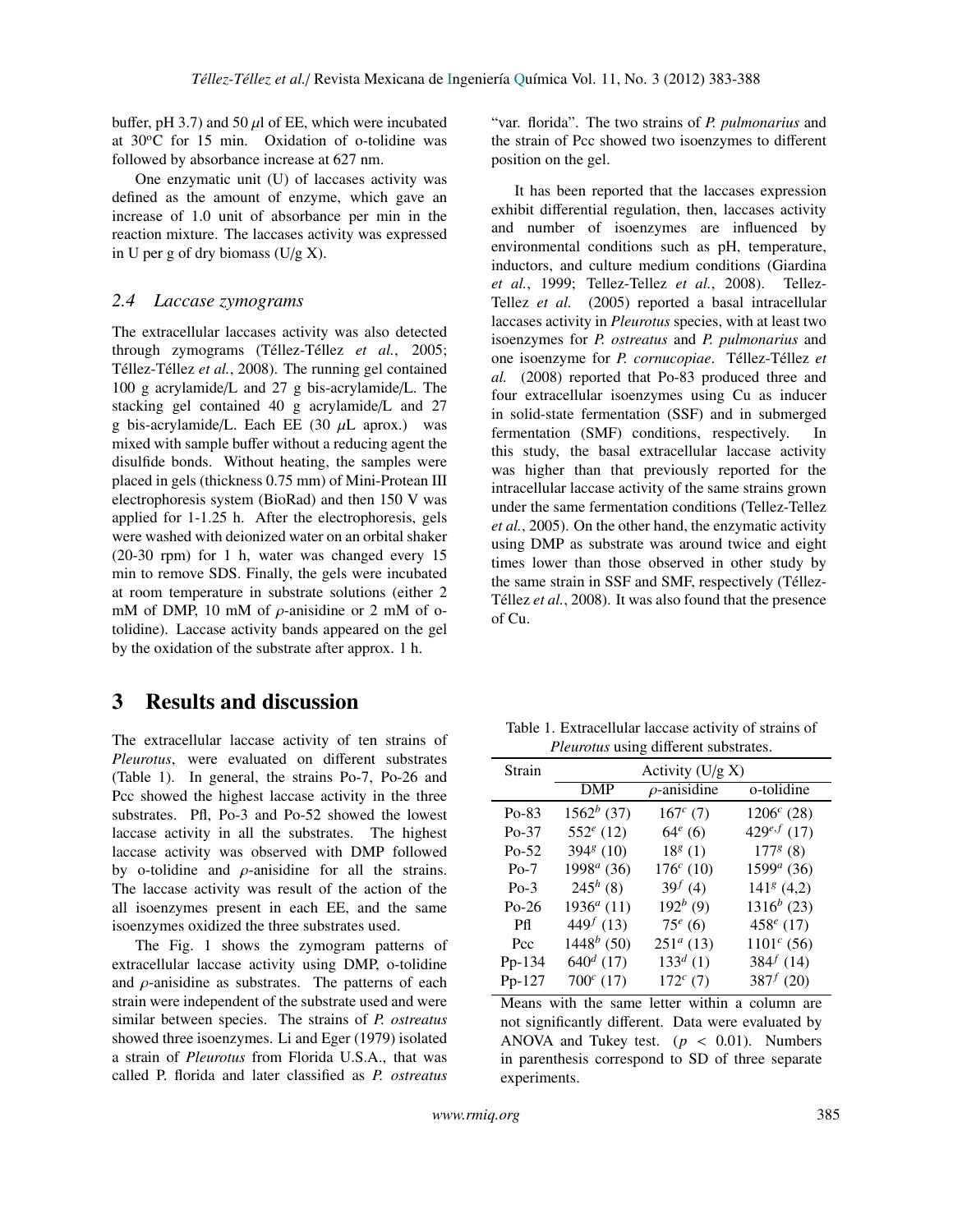

Fig. 1. Zymograms of laccase isoenzymes of ten *Pleurotus* strains using DMP (a), ρ-anisidine (b) and o-tolidine (c) as substrates.

In SMF enhanced the laccase activity around 37, 6, 13, 14 and 60 times which was higher than those previously reported for the strains Po-83, Po-3, Po-7, Po-37 and Po-52, respectively. (Díaz *et al.*, 2011). In addition, the constitutive basal activity enhances when the growing conditions of the fungus are changed. The extracellular laccase activity (1936 U/g X) of the strain Po-26 was approximately 2.4 and 194 times higher than the reported when the same strain was grown on lignocellulosic substrates and in Petri dishes (803 U/g X) respectively (Sainos *et al.*, 2006).

The biological role of the laccases is not fully understood; it appears to vary depending on the type of organism. It has been suggested that fungi have a biodegradation role (degradation of lignin

or elimination of those toxic phenols generated by such process), participate in cellular processes, morphogenesis, pigments production, pathogenesis and virulence. However, only few of these functions have been experimentally validated (Eggert *et al.*, 1998). It is known that the extracellular isoenzymes are responsible of the biodegradation role and the intracellular of the rest of the suggested functions, however, some isoenzymes might have both functions (Das *et al.*, 2011).

# Conclusion

These results show that the number of extracellular laccase isoenzymes depends on the species, however, the activity is different even between strains from the same species. It could be due to factors related with the habitat conditions of the strain. The zymogram patterns in each strain were similar in all the substrates, showing that all the produced isoenzymes have the ability to catalyze the same substrates. The extracellular laccase activity and the isoenzymes number were higher than those previously reported for the EE intracellular of the same strains.

## Acknowledgements

We thank the Mexican Council of Science and Technology (CONACYT) for supporting this research (Project No. 156406).

# References

- Belmares-Cerda, R., Contreras-Esquivel, J.C., Rodríguez, R., Ramírez-Coronel, A., Aguilar, C.N. (2004). Microbial production of tannase: An enzyme with potential use in food industry. *Lebensmittel Wissenschaft und Technologie 37*, 857-864.
- Bollag, J. and Leonowicz, A. (1984). Comparatives studies of extracellular fungal laccases. *Applied and Environmental Microbiology 48*, 849-854.
- Claus, H. (2004). Laccases: structure, reactions, distribution. *Micron 35*, 93-96.
- Presence of a Growth Regulating Extracellular Das, N., Naskar, S., Chowdhury, P., Pasman, B. and Adhikari, D. (2011). Experimental Evidence for Laccase in Some *Pleurotus* Species. *Research Journal of Microbiology 6*, 496-502.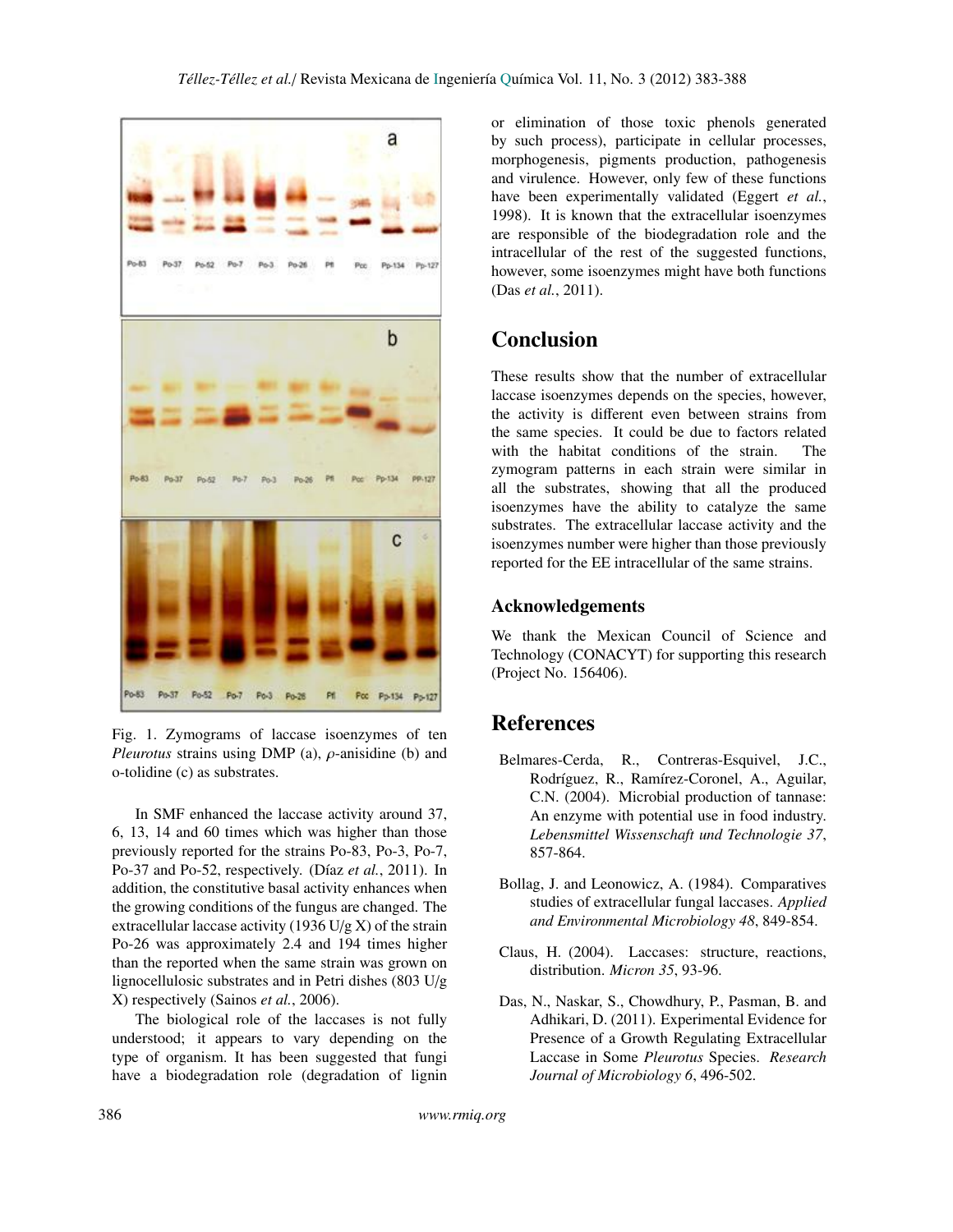- Díaz, R., Alonso, S., Sánchez, C., Tomasini, A., Bibbins-Martinez, M. and Díaz-Godínez, G. (2011). Characterization of the growth and laccase activity of strains of *Pleurotus ostreatus* in submerged fermentation. *BioResources 6*, 282-290.
- Díaz-Godínez, G., Soriano, J., Augur, C., and Viniegra-Gonzalez, G. (2001). Exopectinases ´ produced by *Aspergillus niger* in solid-state and submerged fermentation: A comparative study. *Journal Industrial Microbiology Biotechnology 26*, 271-275.
- Eggert, C., LaFayette, P.R., Temp, U., Eriksson, K-E. and Dean, J. (1998). Molecular analysis of a laccase gene from the white rot fungus Pycnoporus cinnabarius. *Applied and Environmental Microbiology 64*, 1766-1772.
- Giardina, P., Palmieri, G., Scaloni, A., Fontanella, B., Faraco, V., Cennamo, G. and Sannia, G. (1999). Protein and gene structure of a blue laccase from *Pleurotus ostreatus*. *Biochemical Journal 34*, 655-663.
- Hublik, G., Schinner, F. (2000). Characterization and inmobilization of the laccase from *Pleurotus* ostreatus and its use for the continuous elimination of phenolic pollutants, *Enzyme Microbiology Technology 27*, 330-336.
- Li, S.F. and Eger, G. (1979) Characteristics of some *Pleurotus* strains from Florida, their practical and taxonomic importance. *Mushroom Science 10*, 155-169.
- Mansur, M., Suarez, T. and González, A.E. (1998). Differential gene expression in the laccase gene family from Basidiomycete I-62 (CECT 20197). *Applied Environmental Microbiology 64*, 771- 774.
- Mayer, A.M and Staples R.C. (2002). Laccase: new functions for an old enzyme. *Phytochemistry 60*, 551-565.
- Palmieri, G., Giardina, P., Bianco, C., Fontanella, B. and Sannia, G. (2000). Copper induction of laccase isoenzymes in the ligninolytic fungus *Pleurotus ostreatus*. *Applied Environmental Microbiology 66*, 920-924.
- Palmieri, G., Giardina, P., Bianco, C., Scaloni, A., Capasso, A. and Sannia, G. (1997). A

novel white laccase from *Pleurotus ostreatus*. *The Journal Biological Chemistry 272*, 31301- 31307.

- Rogalski, J. and Leonowicz, A. (1992). Phlebia radiata lactase forms induced by veratric acid and xylidine in relation to lignin peroxidase and manganese-dependent peroxidase. *Acta Biotechnological 12*, 213-221.
- Rogalski, J., Hatakka, A., Longa, B. and Wojtas-Wasilewska, M. (1993). Hemicellulolytic enzymes of the ligninolytic white-rot fungus Phlebia radiata: infuence of phenolic compounds on the synthesis of hemicellulolytic enzymes. *Acta Biotechnologica 13*, 53-57.
- Ruíz-Leza, H. A., Rodríguez-Jasso, R. M., Rodríguez-Herrera, R., Contreras-Esquivel, J.C., and Aguilar, C. N. (2007). Bio-reactors desing for solid state fermentation. *Revista Mexicana de Ingenier´ıa Qu´ımica 6*, 33-40.
- Sainos, E., Díaz-Godínez, G., Loera, O., Montiel-González, A.M. and Sánchez, C. (2006). Growth of *Pleurotus ostreatus* on wheat straw and wheat-grain-based media: biochemical aspects and preparation of mushroom inoculum. *Applied Microbiology Biotechnology 72*, 812- 815.
- Sánchez, C. and Viniegra-González, G. (1996). Detection of highly productive strains of *Pleurotus ostreatus* by their tolerance to 2-deoxy-D-glucose in starch-based media. *Mycological Research 100*, 455-461.
- Sastoque-Cala, L., Mercado-Reyes, M. Martínez-Salgado, M.M., Quevedo-Hidalgo, B. and Pedroza-Rodríguez, A.M. (2007). Production of extracellular chitinases from alkalophilic moderately *Halophilic Streptomyces* sp. isolated of shrimp waste. *Revista Mexicana de Ingenier´ıa Qu´ımica 6*, 137-146.
- Solís-Oba, M., Bárzana, E., García-Garibay, M. Viniegra-González, G. (2007). The ABTS<sup>\*+</sup> an oxidant agent of different chemical compounds and its recycling process between laccase and substrate. *Revista Mexicana de Ingeniería Qu´ımica 6*, 275-281.
- Téllez-Téllez, M., Fernández, J.F., Montiel-González, A.M., Sánchez, C. and Díaz-Godínez, G. (2008). Growth and laccase